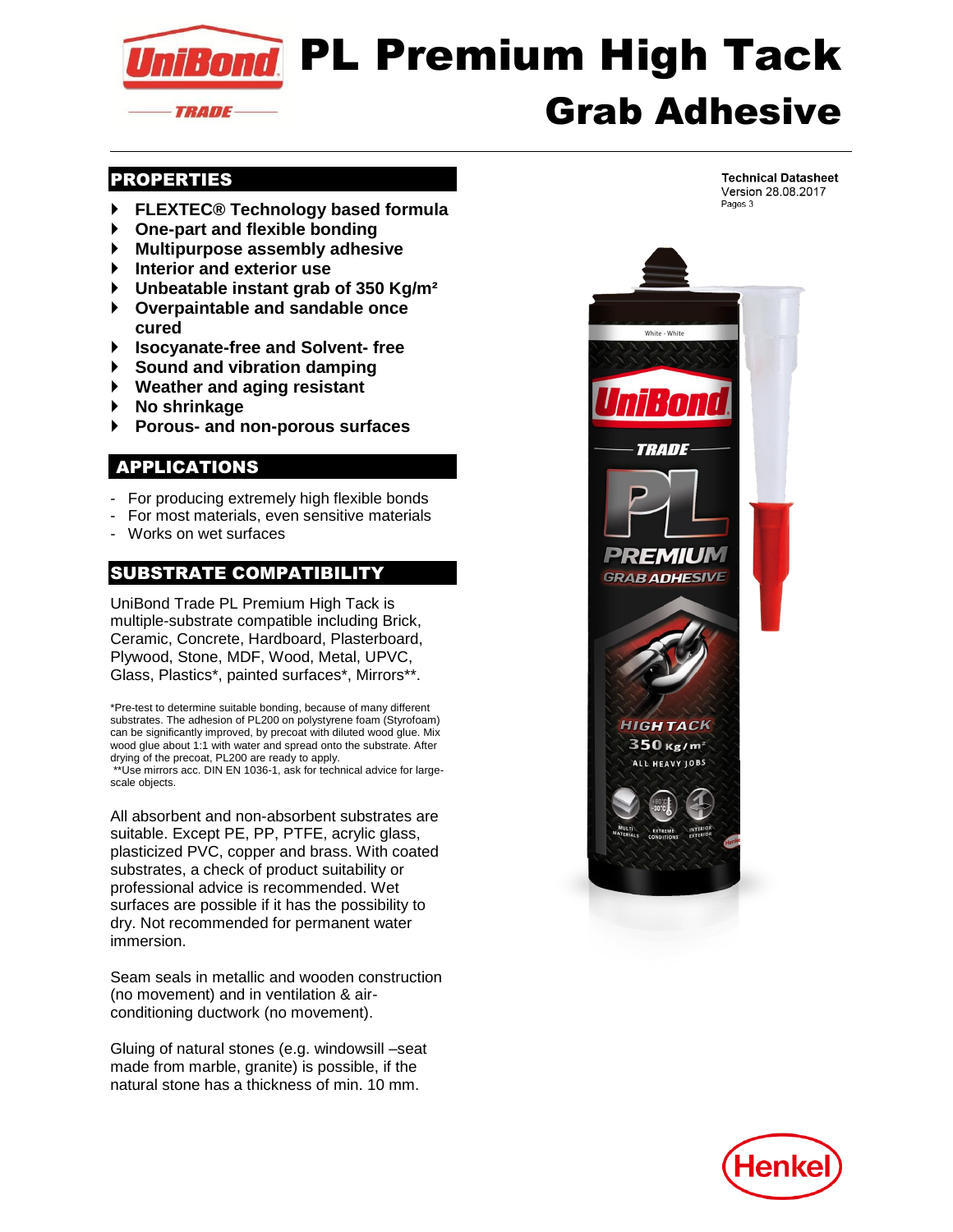niBond PL Premium High Tack Grab Adhesive *TRADE-*

## PROCESSING

#### **Surface Preparation**

The surfaces to be bonded must be clean, free from oils, grease, dust and loose particles. Pooled water should be removed.

Check paint or coatings are firmly attached, if not remove it.

In cases of unknown materials or critical applications adhesion pre-tests are recommended.

### **Application**

Cut off tip of the cartridge above the screw thread (1). Screw on plastic nozzle and diagonally cut off the tip of the nozzle (2). Place cartridge into gun (3). Because of the very high tack formula, the product has a high resistance to extrude. Therefore cut nozzle sufficient (min. 8mm diameter) or in a V-shape.



*Opening of the plastic cartridge*

Apply adhesive onto one of the surfaces: 1) In spots in order to smooth uneven surfaces, 2) in wave-like form for higher initial tack with wide surfaces or 3) in straight strands for smaller surfaces. In case of outdoor use, apply vertical strands.



*Application of the adhesive*

Release gun after appliance to stop adhesive from flowing.

Firmly fix items to be bonded into position with a twisting action. If necessary (e.g. heavy items and items under tension), support the items until cured. Items can be adjusted after application. Minimum thickness of the adhesive layer should be 1 mm to ensure ventilation.

Important in case of 2 non-absorbent surfaces: Adhesive must not form continuous areas as contact with air/moisture is necessary for adhesive setting. Make sure the adhesive beads do not merge!

For filling applications: Maximum joint width: 20mm.

Firmly extrude UniBond Trade PL Premium High Tack high tack into the gap and make sure that it is a full contact with the sides of the gap. Fill the gap and avoid air entrapment. Product should be tooled firmly against the gap sides to ensure good adhesion.

# TEMPERATURES

#### **Application**

Application Temperatures: + 5°C to + 40°C

#### **Service**

Heat resistance: - 30°C to + 80°C, +100°C for short periods

## CHARACTERISTICS

| Material                             | Flextec®-Polymer<br>(moisture curing silane-<br>terminated polymer (STP)) |
|--------------------------------------|---------------------------------------------------------------------------|
| Density                              | 1.65 $g/cm3$                                                              |
| Open time                            | $\sim$ 15 min.                                                            |
| Gap filling                          | Max. 20 mm                                                                |
| Initial tack                         | $35$ g/cm <sup>2</sup>                                                    |
| Final strength<br><b>DIN EN 205</b>  | $\sim$ 2.0 N/mm <sup>2</sup>                                              |
| Shelf Life                           | 15 month in cool<br>places                                                |
| Setting time                         | $\sim$ 2 mm / day                                                         |
| Coverage                             | $\sim$ 300 g/m <sup>2</sup>                                               |
| Elongation at break<br>DIN 53504, S2 | $~100\%$                                                                  |
| Shore A hardness<br><b>ISO868</b>    | ~ 60                                                                      |
| Modulus 100%<br>DIN 53504, S2        | $\sim$ 1.5 N/mm <sup>2</sup>                                              |
| Tensile strength<br>BIN 53504, S2    | $\sim$ 1.6 N/mm <sup>2</sup>                                              |

# IMPORTANT ADVICE

#### **Cleaning**

Clean tools and application equipment immediately using white spirit or ethanol. Cured product can only be removed mechanically (e.g. with a knife or a scraper).

### **Storage**

Store in cool dry conditions between +10ºC and 25ºC. The Product is not damaged by freezing, but avoid high temperature-changing during storage.